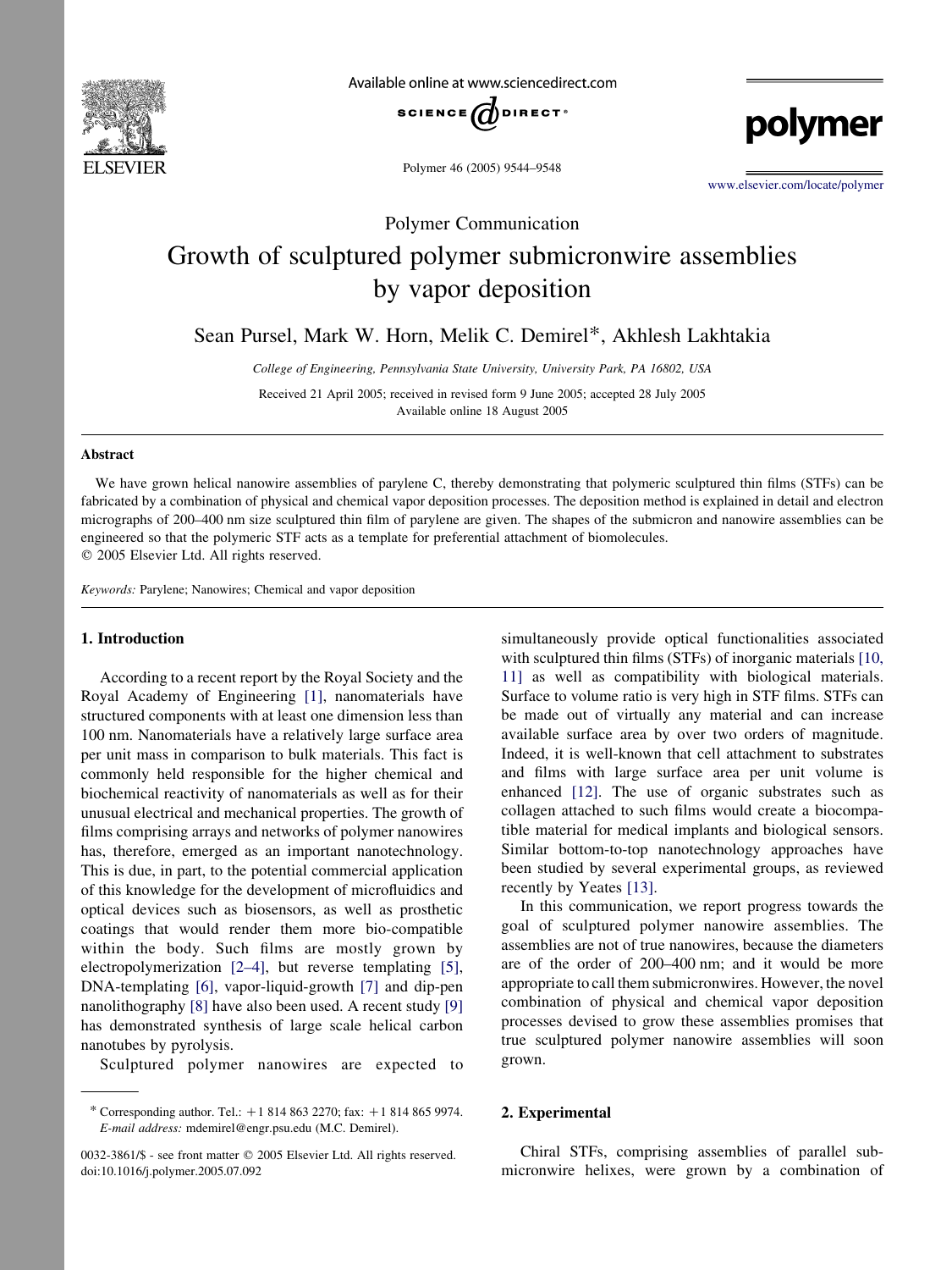<span id="page-1-0"></span>physical vapor deposition (PVD) and chemical vapor deposition (CVD) in a commercial parylene reactor. The PDS 2010 equipment (Cookson Electronics) is designed to provide an even, conformal coating to any substrate placed in deposition chamber. Unlike conventional PVD systems such as thermal evaporators or sputtering systems [\[14\]](#page-4-0), deposition variables such as pressure or deposition rate are indirectly adjusted by varying the vaporizing and pyrolizing temperatures. The type C parylene, which was deposited is the polymer form of the low-molecular-weight dimer of para-chloro-xylylene [\[15\].](#page-4-0) Polymeric parylene is formed by evaporating a dimer and then pyrolizing the dimer into a monomer precursor for polymer formation. The chemical structure of the parylene C monomer is a benzene ring with two para-methylene groups and one chlorine side group, and has the chemical formula of  $C_8H_7Cl$ . The amount of this dimer was the only fixed deposition parameter in our initial experiments.

In order to grow STFs on the chosen system, several modifications were made. Parylene flux (monomer) delivered by this system is inherently non-directional, which is not amenable to the formation of STFs [\[10\];](#page-4-0) therefore, a nozzle was constructed to provide the requisite directionality. The nozzle has an inlet diameter of 1 in. and an outlet of 0.25 in., which was held approximately 2 in. from the rotating substrate. In addition to enabling directionality, a motor assembly was designed that allowed the substrate to be rotated in two directions in the vacuum environment necessary for shaping the growing submicronwires [\[10\]](#page-4-0). This assembly consisted of vacuum stepper motors rated to  $10^{-7}$  Torr and 155 °C internal operating temperature; a motion control box housing micro-stepping drives for each motor; a networking hub that allowed control over both motors in real time; and a power supply. Real-time microstepping at rates as high as 50,800 steps/rev was implemented using a laptop computer and control software. The original 'lid' to the deposition system was replaced by a modified chamber. The chamber consisted of a 12-in. diameter cylindrical quartz enclosure with two viton rubber flanges on each end. One end of the quartz enclosure sat on the base-plate of the parylene system. The motor assembly was mounted on a metal plate that served as a top to the 18 in.-high deposition chamber.

The modified deposition assembly, wherein features of both physical vapor deposition (directional evaporation) and chemical vapor deposition (pyrolysis of the parylene dimer, followed by polymerization) have been incorporated, is shown schematically in Fig. 1. The vapor flux is controlled by the evaporation temperature of the dimer and the pyrolyzing temperature. The two temperatures together control the deposition rate and deposition pressure.

Deposition time was measured from when the vaporization temperature reached 150  $\degree$ C to when the system was manually shut down. Parylene depositions were made for 5, 10, and 15 min with rotation speeds of



Fig. 1. Schematic of stepper motor and nozzle assembly used with the parylene deposition system. This system combines physical and chemical vapor deposition processes.

either 0.167 and 0.025 rps and the incoming flux arriving at an angle  $\theta$  of 80 $^{\circ}$  with respect to the substrate normal (Fig. 1). Two depositions were done with the substrate perpendicular to the vapor flux  $(\theta=0^{\circ})$  to serve as control samples. Depositions were done on 7059 Corning Glass and also on silicon to facilitate cross-sectional SEM microscopy. In an attempt to maintain the same vapor pressure during each deposition, five grams of the parylene C dimer were inserted into the vaporizer for



Fig. 2. Cross-section SEM micrograph of a parylene thin film grown normal to the nozzle assembly.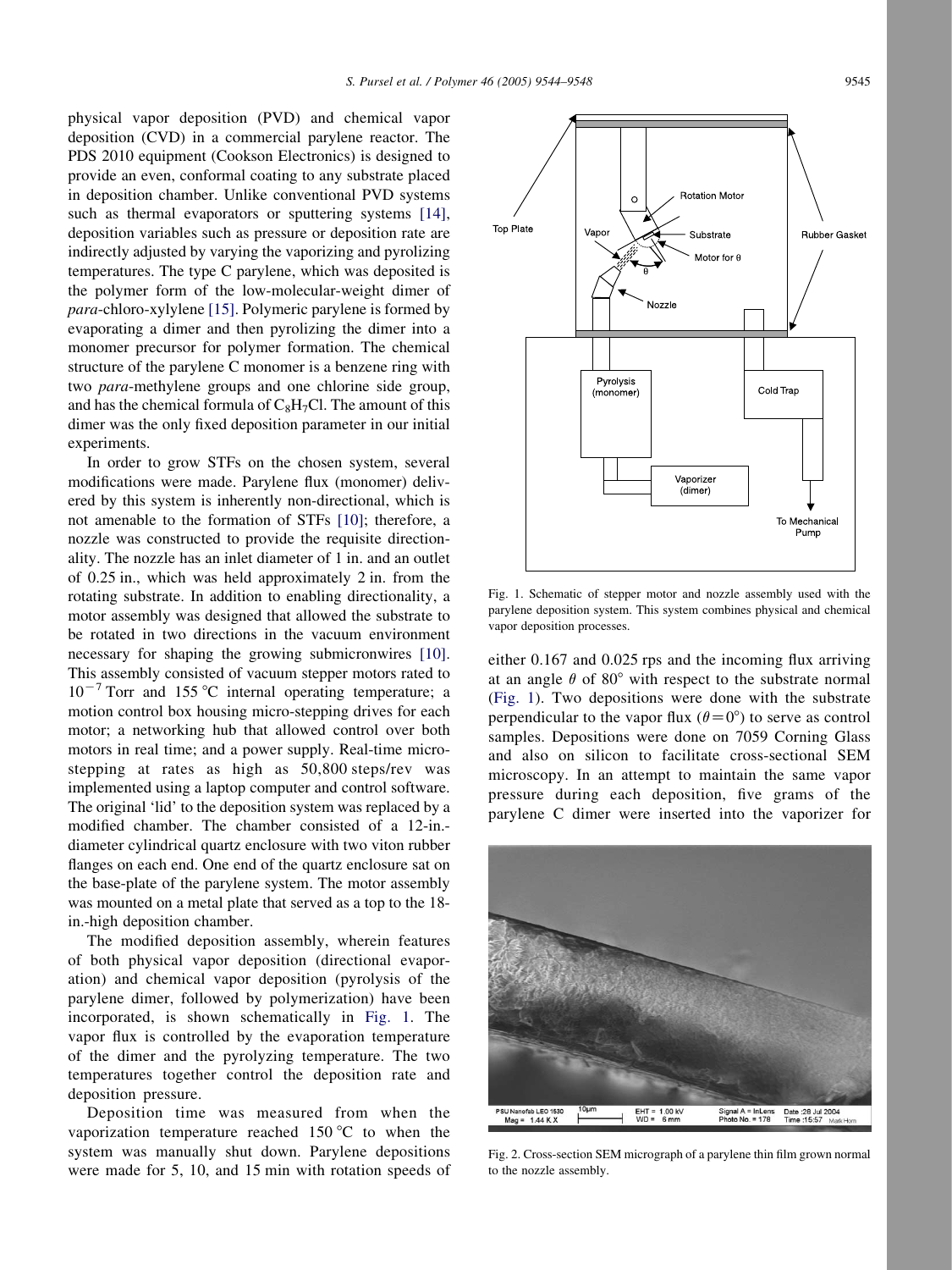<span id="page-2-0"></span>



Fig. 3. SEM micrographs of a chiral sculptured thin film of parylene deposited at an angle  $\theta$  of 80° and a rotation speed of 0.025 rps (1.5 rpm). (a)  $2.94K \times$  magnification and (b)  $616 \times$  magnification.

Signal A = InLens<br>Photo No. = 175

each deposition. The vapor pressure was approximately 10 Torr during deposition. Deposition thickness for all films varied from 15 to 30  $\mu$ m, as measured with a surface profilometer, showing no apparent dependence on deposition time.

#### 3. Results and discussion

 $Maa = 616X$ 

Before discussing the structure of the polymeric chiral STFs deposited by us, let us mention that the growth of polymeric chiral STFs has been reported by Harris et al. [\[16\]](#page-4-0) using a three-step replamineform technique: first, a chiral STF of an inorganic material is made using PVD; second, the void regions are filled with a polymer that is cured; and third, the inorganic material is etched out. The result is a polymeric thin film with an array of parallel helical holes. In contrast, we grew polymeric thin films comprising helical submicronwires, by a combination of PVD and CVD.

[Fig. 2](#page-1-0) shows a cross-section SEM micrograph of a parylene film deposited with the vapor flux incident



Fig. 4. Cross-section SEM micrographs of a parylene film deposited at an angle  $\theta$  of 80° and a rotational velocity of 0.167 rps (10 rpm). (a) 5.13 KX magnification and (b) 30 KX magnification. Note the fibrous nature of the film during initial growth (bottom) and the columnar structure near the top.

normally on the rotating substrate. The film lacks nanostructure typical of a dense film deposited at normal incidence [\[17,18\].](#page-4-0) It is this lack of porosity that gives parylene its desirable properties as a hermetic coating, but which is obviously deleterious to the growth of chiral STFs, which are necessarily porous. Therefore, we set  $\theta \gg 0^{\circ}$  to grow polymeric chiral STFs.

Fig. 3 shows cross-section SEM micrographs of a chiral STF deposited for ten minutes on a silicon substrate rotating at 0.025 rps. The vapor flux was directed at the substrate with  $\theta = 80^\circ$ . Fig. 3(a) shows a higher-magnification view of the top of the chiral STF which had fifteen turns and a total thickness of about  $30 \mu m$  so that the helical submicronwire assemblies have a period of  $\sim$  2 µm per turn. Fig. 3(b) shows a lower-magnification view of a section of the film that had delaminated from the substrate revealing a pinhole free bottom surface. The parylene depositions produced with  $\theta$  values greater than 80 $^{\circ}$  appeared to be a frosted white color to the naked eye, which we attribute to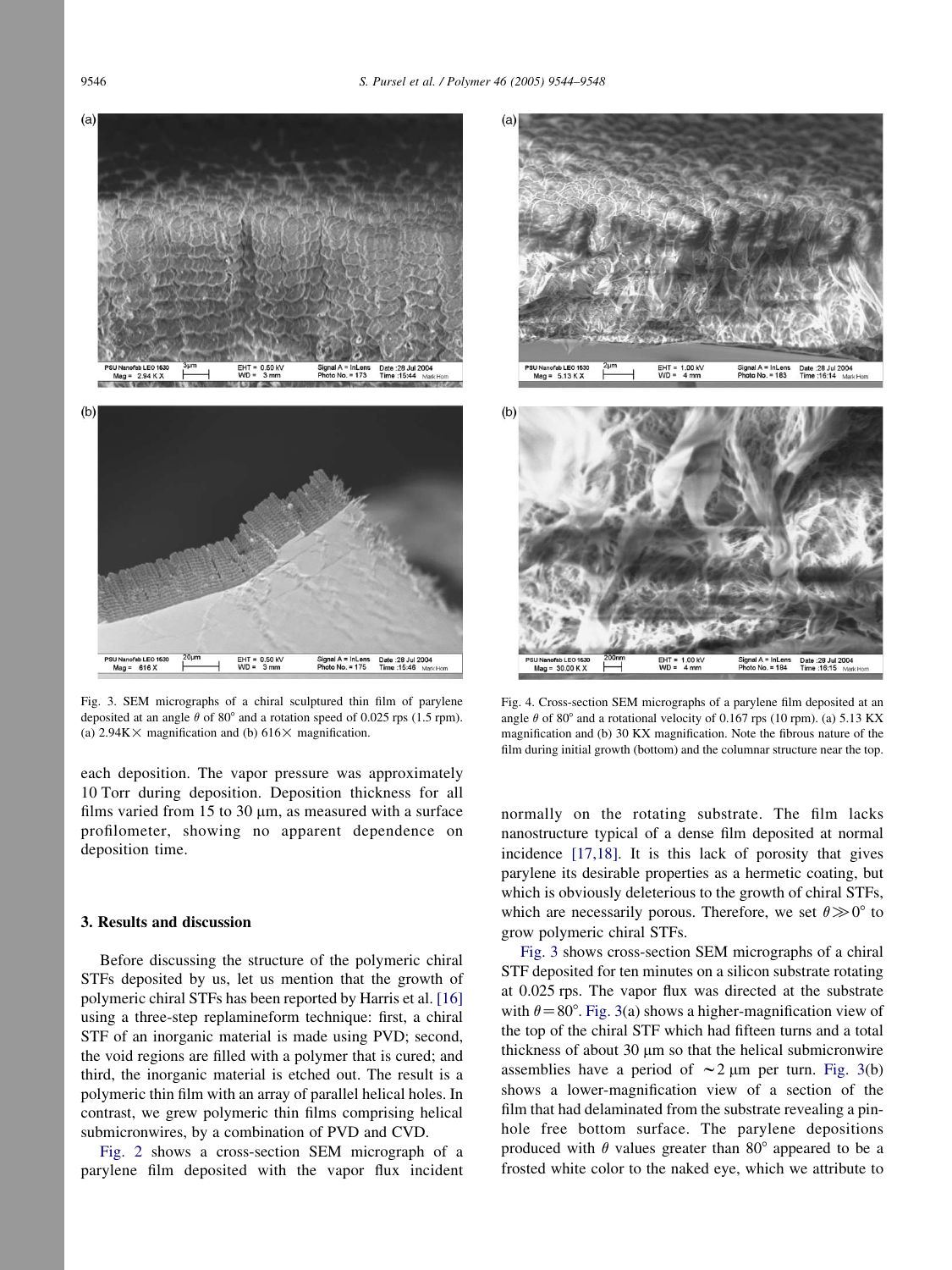

Fig. 5. SEM micrographs of a chiral sculptured thin film of parylene with small diameter size. The helical features are approximately 200 nm.

the topography, whereas the depositions done at normal incidence were transparent.

The films deposited on substrates rotating at 0.167 rps turned out to have a more complex structure, as can be deduced from the cross-section SEM micrographs provided in [Fig. 4.](#page-2-0) These films were initially a network of parylene strands, which eventually coalesced into columns perpendicular to the substrate. The columns in these films lack the distinct structural chirality evident in [Fig. 3](#page-2-0) for films deposited on more slowly rotating substrates. This observation is consistent with STFs of inorganic materials grown on rotating substrates [\[19\]](#page-4-0). The fibrous nanoscale porosity shown in the higher magnification SEM of [Fig. 4\(](#page-2-0)b) was unexpected but supports the assertion that the STFs are made of nanoscale strands. Fig. 5 shows a chiral sculptured thin film of parylene with smaller diameter ( $\sim$  200 nm).

## 4. Conclusion

Parylene was chosen because of its historical use as a robust polymer both in microelectronic and biological applications. We have grown assemblies of parylene-C submicronwires but other types of parylene such as PPX (pxylylene carboxylic acid) and PPF (pentafluorophnelester $co-p$ -xylylene) [\[20\]](#page-4-0) or other polymers such as polyurethane, and teflon are alternative materials for STF films.

Future work will center on physical and chemical adsorption of proteins on polymeric STFs. Examples of two-dimensional protein patterning in polymers were reported by Shi et al. [\[21\]](#page-4-0) and reviewed by Blawas et al. [\[22\]](#page-4-0). STFs provide optical properties that can be used for highly specific detection of biomolecules. This possibility is all the more attractive because the optical properties of polymeric STFs can be piezoelectrically tuned for lasing as well as polarization-dependent filtering [\[23,24\].](#page-4-0) Whereas sculptured submicronwire assemblies would display optical functionalities in the far-infrared regime, sculptured nanowire assemblies would be suitable in the visible regime.

#### Acknowledgements

This research has been funded by the National Science Foundation, Penn State Materials Research Institute, Penn